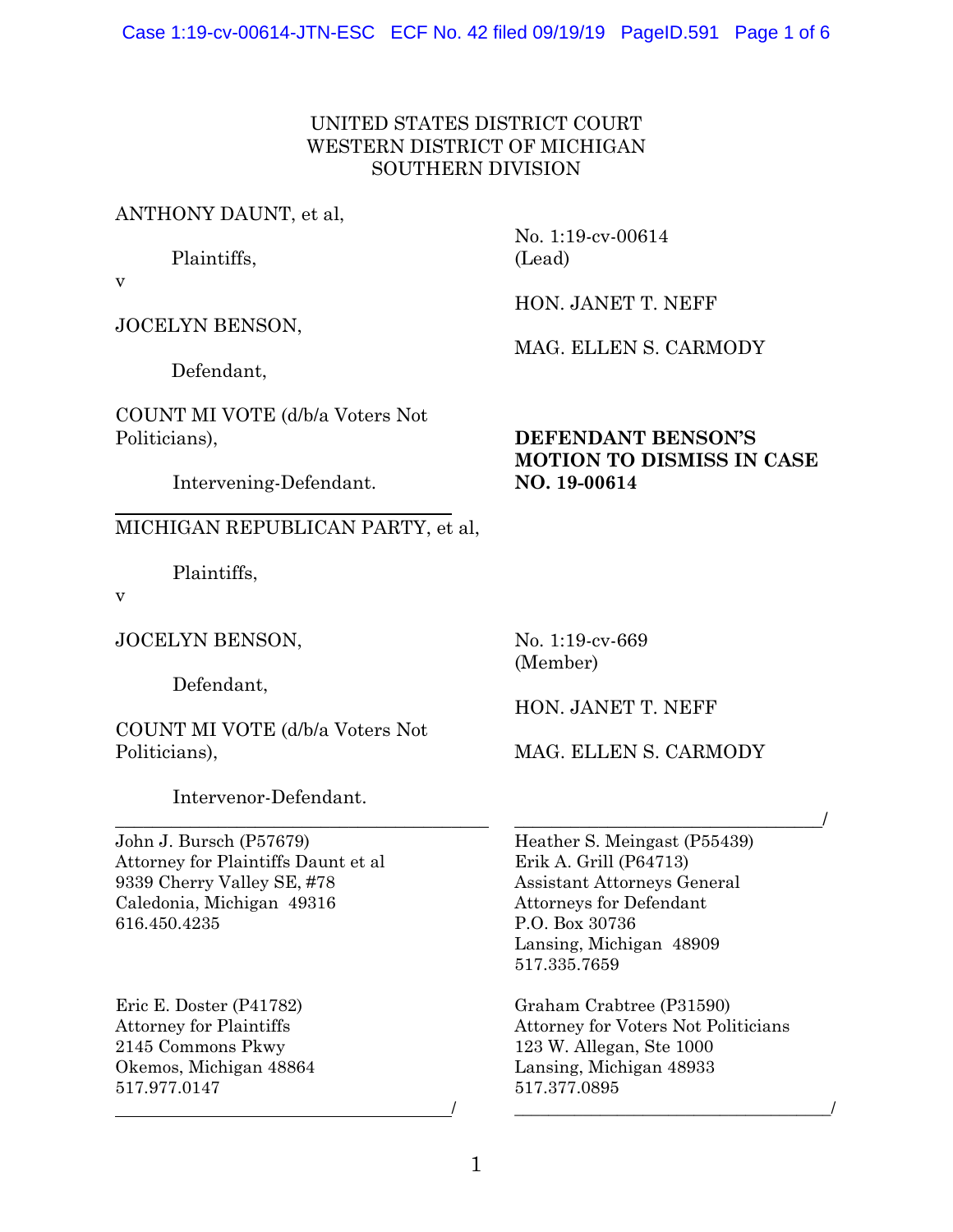#### **DEFENDANT SECRETARY OF STATE JOCELYN BENSON'S MOTION TO DISMISS IN CASE NO. 19-00614**

Defendant Secretary of State Jocelyn Benson, by and through counsel, moves under Fed. R. Civ. P. 12(b)(6), to dismiss Plaintiffs' complaint and states:

1. In November 2018, the people of Michigan amended their Constitution to retake control over the redistricting process from the state Legislature and place it in the hands of ordinary voters, not politicians. *See* Mich. Const. 1963, Art. 4, § 6. 2. They did so because Michigan's redistricting process, like those in other states, has been marred by excessive partisanship, resulting in politically gerrymandered legislative districts. *League of Women Voters, et al. v. Benson*, 373 F. Supp. 3d 867 (E.D. Mich. 2019).

3. The new amendment creates an Independent Citizens Redistricting Commission consisting of thirteen commissioners – eight members who affiliate with the major political parties (four who affiliate with Republicans and four who affiliate with Democrats), and five members who do not affiliate with either of the major parties. Mich. Const. 1963, Art. 4, § 6(1), (2)(f).

4. The amendment also excludes eight categories of individuals from being eligible to serve on the Commission if the individual is presently or within the last six years has been: a declared candidate for partisan federal, state, or local office; an elected official to partisan federal, state, or local office; an officer or member of the governing body of a national, state, or local political party; a paid consultant or employee of a federal, state, or local elected official or political candidate, of a federal, state, or local political candidate's campaign, or of a political action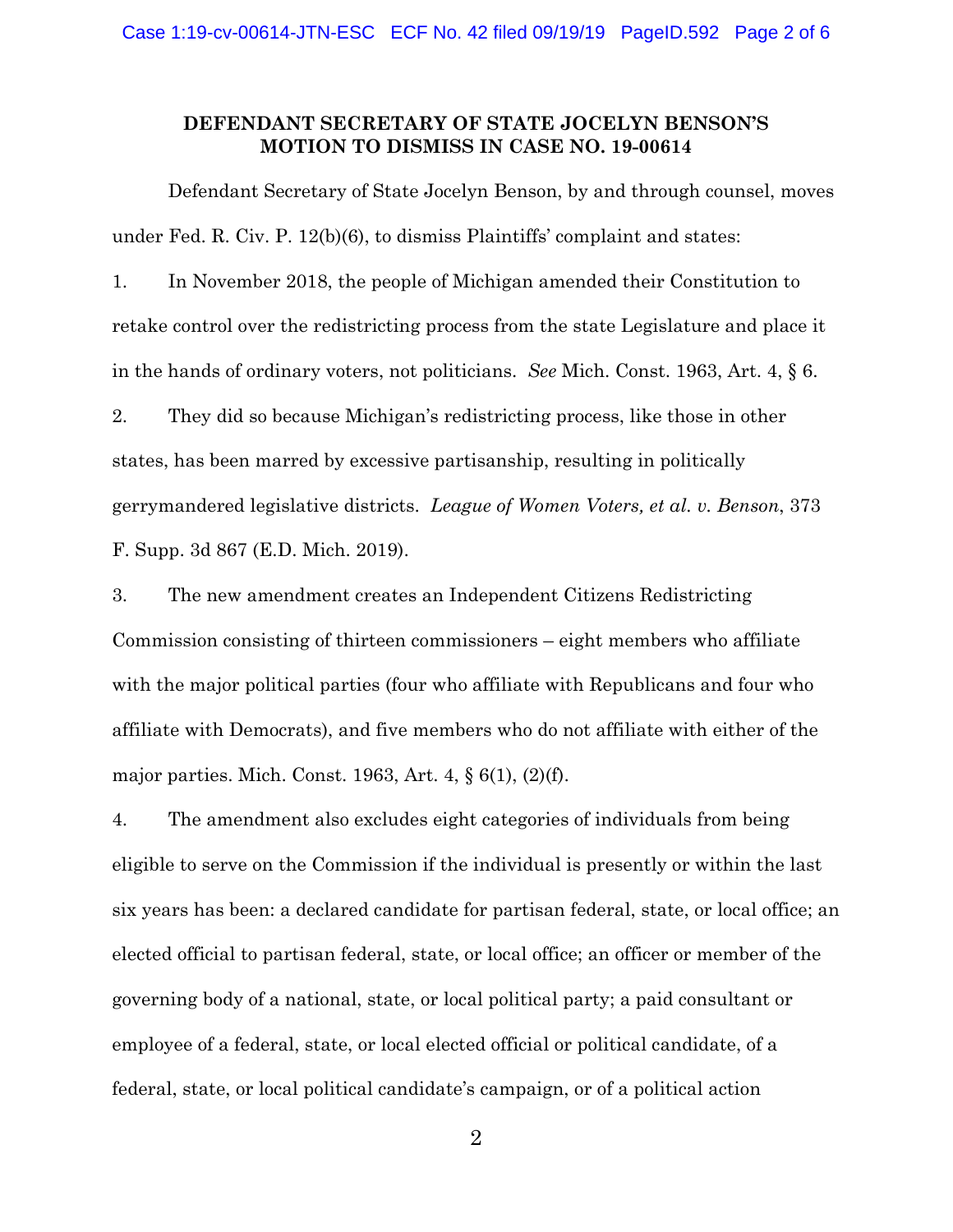#### Case 1:19-cv-00614-JTN-ESC ECF No. 42 filed 09/19/19 PageID.593 Page 3 of 6

committee; an employee of the legislature; any person who is registered as a lobbyist agent with the State, or any employee of such person; an unclassified state employee who is exempt from classification in state civil service under Michigan's Constitution except for employees of courts of record, employees of the state institutions of higher education, and persons in the armed forces of the state; and a parent, stepparent, child, stepchild, or spouse of any of the disqualified individuals. Mich. Const. 1963, Art. 4, § 6(1)(a), (b)(i)–(vii), (c).

5. Defendant Secretary of State Benson is responsible for developing and implementing the application process regarding the Commission, and ultimately ensuring that Commission members are selected. Mich. Const. 1963, Art. 4, §  $6(2)(a)$ .

6. Plaintiffs are all individuals who affiliate with the Michigan Republican Party and would like to apply to become the Republican members of the Commission but cannot do so because they fall into one or more of the categories noted above.

7. Plaintiffs allege that the ineligibility provisions violate their First and Fourteenth Amendment rights to speech and association by excluding them primarily based on their past or present political activity.

8. But these claims fail.

9. The State has a compelling interest in deciding both how and who will be responsible for redistricting in Michigan. The composition and selection of the Commission members was designed to eliminate undue partisan or political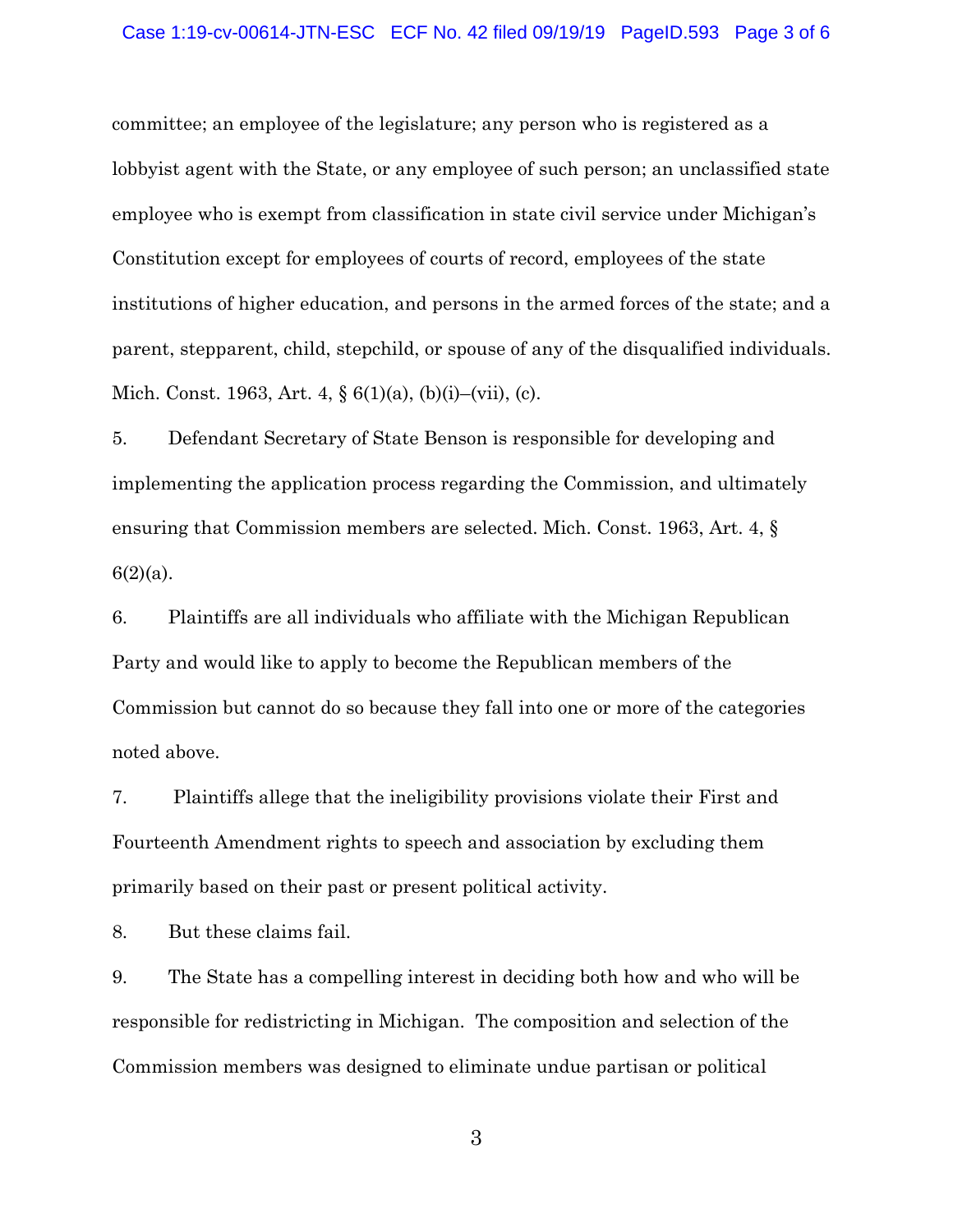#### Case 1:19-cv-00614-JTN-ESC ECF No. 42 filed 09/19/19 PageID.594 Page 4 of 6

influence in the drawing of district lines. The amendment does so by rendering ineligible to serve on the Commission individuals, like Plaintiffs, whose participation would otherwise raise a conflict of interest.

10. Their exclusion is thus not based on their political association or politically expressive activity. Rather, Plaintiffs – partisan elected officials, party leaders, employees or consultants of politicians, a lobbyist, and several immediate family members – are excluded because their private interests conflict with the public duty of the Commission to draw fair and impartial district lines.

11. Plaintiffs do not have a right to be members of this Commission, and they remain free to exercise their rights to affiliate with the Michigan Republican Party, just not as members of the Commission. Any burden on Plaintiffs' rights is minimal and temporary since they may be eligible to serve on a future Commission.

12. And this minimal burden is clearly outweighed by the State's compelling interest, which the exclusions advance by ensuring that those now charged with redistricting are not compromised by political considerations. The ineligibility provisions do not violate Plaintiffs' First and Fourteenth Amendment rights.

13. Plaintiffs' claims are also barred by the doctrine of laches. Plaintiffs have unreasonably and unnecessarily delayed in bringing this constitutional challenge, despite full knowledge of the passage of the amendment, the urgent time constraints it placed on Defendant Benson, and the need for applications to be finalized, prepared, and printed within weeks of filing their challenge. There appears to be no legitimate explanation for the delay—there have been no sudden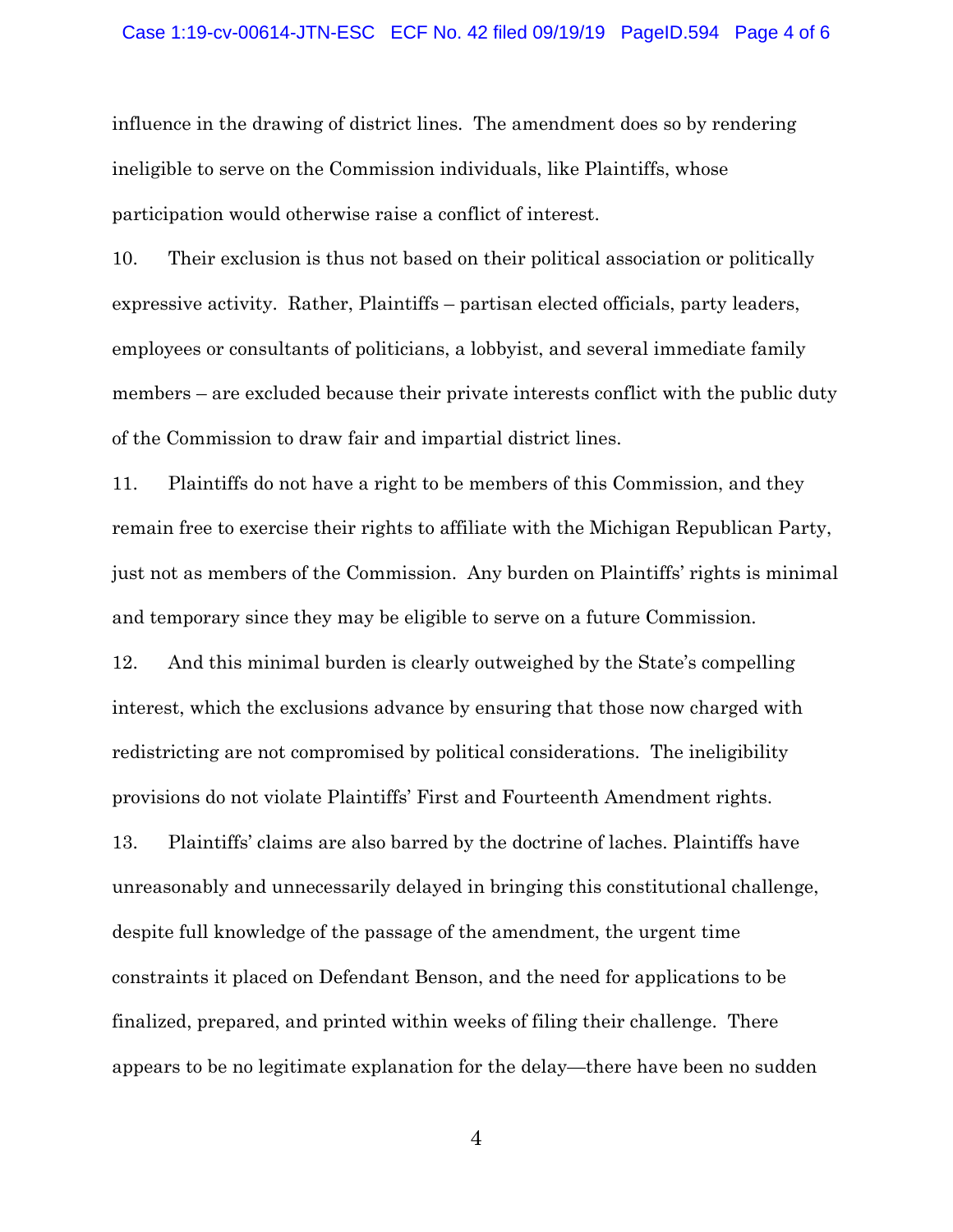#### Case 1:19-cv-00614-JTN-ESC ECF No. 42 filed 09/19/19 PageID.595 Page 5 of 6

factual or legal developments that have had any effect on the claims they seek to raise here.

14. Because Plaintiffs unreasonably delayed for months in raising these claims before this Court, and the consequences of their delay have prejudiced the Defendant, this Court should refuse to entertain their claims now based on the doctrine of laches.

15. As a result, Plaintiffs' Complaint fails to state a claim upon which relief may be granted, and Defendant is entitled to dismissal.

16. Defendant sought concurrence in this motion prior to its filing; the request for concurrence was denied.

WHEREFORE, Defendant Benson respectfully requests that this Court grant her motion to dismiss Plaintiffs' Complaint.

Respectfully submitted,

DANA NESSEL Attorney General

 *s/Heather S. Meingast*  Heather S. Meingast (P55439) Erik A. Grill (P64713) Assistant Attorneys General Attorneys for Defendant P.O. Box 30736 Lansing, Michigan 48909 517.335.7659 Email: meingasth@michigan.gov (P55439)

Dated: September 19, 2019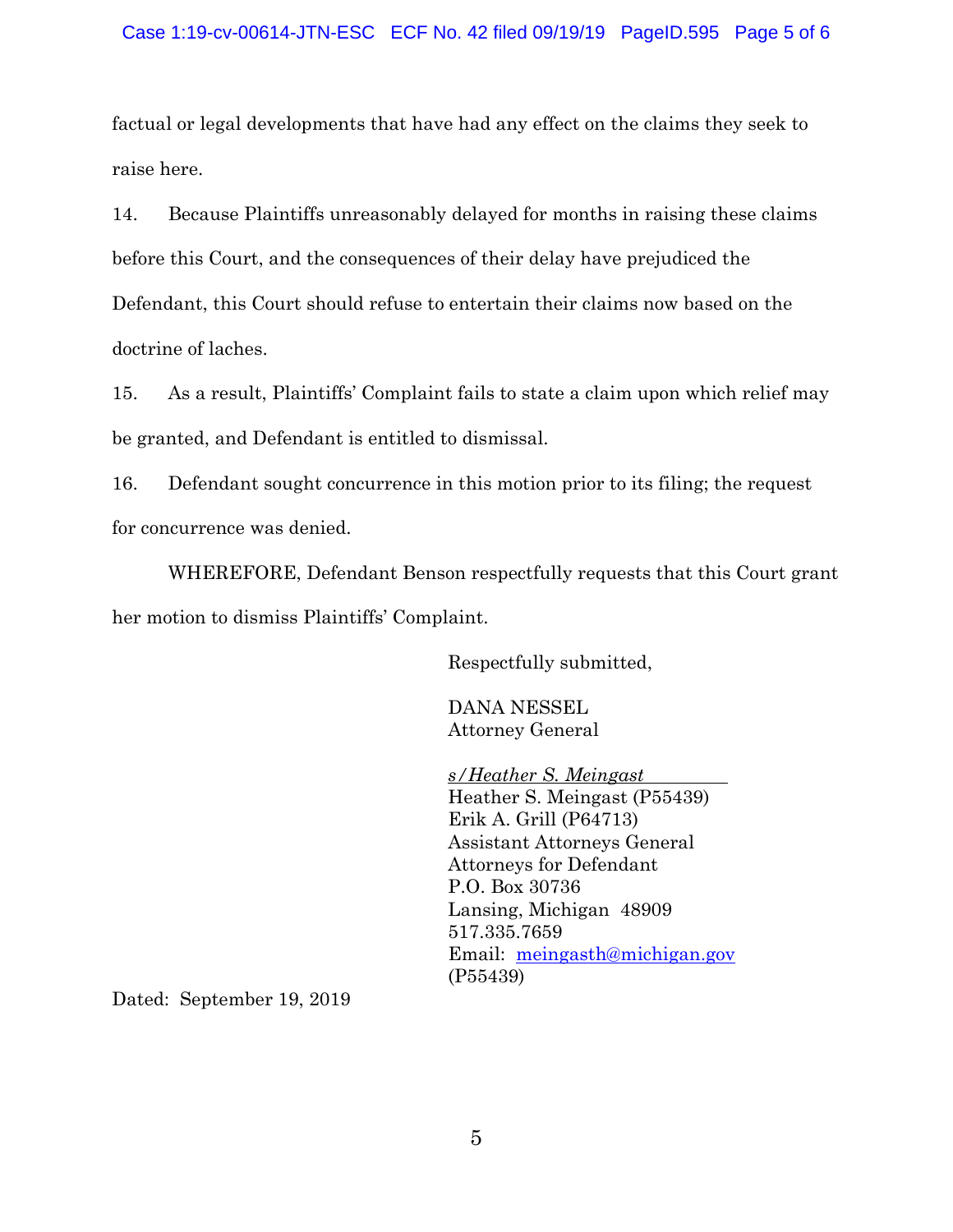### **CERTIFICATE OF SERVICE**

I hereby certify that on September 19, 2019, I electronically filed the foregoing paper with the Clerk of the Court using the ECF system which will send notification of such filing of the foregoing document as well as via US Mail to all non-ECF participants.

> *s/Heather S. Meingast*  Heather S. Meingast (P55439) P.O. Box 30736 Lansing, Michigan 48909 517.335.7659 Email: meingasth@michigan.gov P55439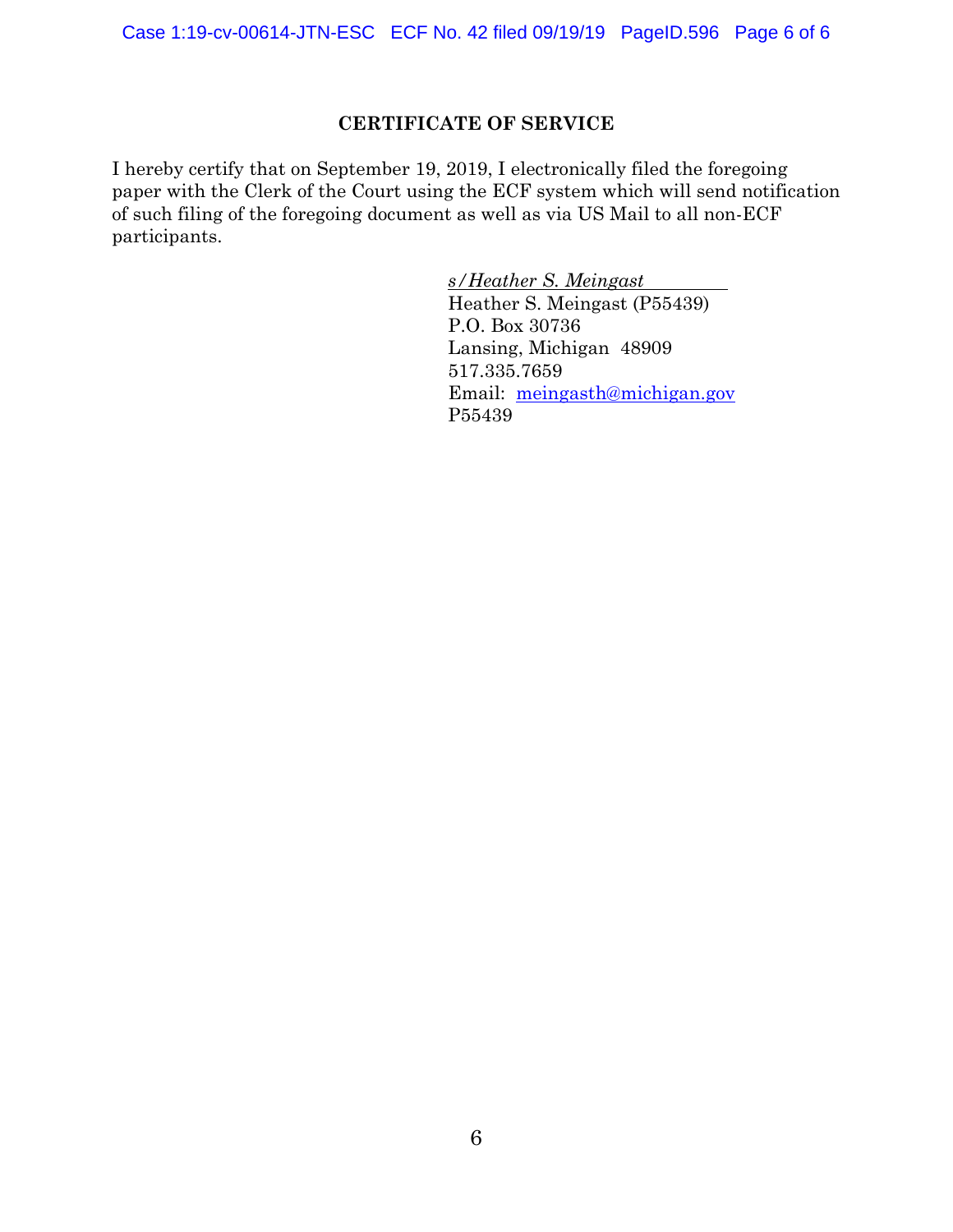### UNITED STATES DISTRICT COURT WESTERN DISTRICT OF MICHIGAN SOUTHERN DIVISION

### ANTHONY DAUNT, et al,

Plaintiffs,

v

JOCELYN BENSON,

Defendant,

COUNT MI VOTE (d/b/a Voters Not Politicians),

## No. 1:19-cv-00614 (Lead)

HON. JANET T. NEFF

MAG. ELLEN S. CARMODY

## **DEFENDANT BENSON'S BRIEF IN SUPPORT OF MOTION TO DISMISS IN CASE NO. 19-00614**

Intervening-Defendant.

## MICHIGAN REPUBLICAN PARTY, et al,

Plaintiffs,

v

 $\overline{a}$ 

JOCELYN BENSON,

Defendant,

COUNT MI VOTE (d/b/a Voters Not Politicians),

Intervenor-Defendant.

\_\_\_\_\_\_\_\_\_\_\_\_\_\_\_\_\_\_\_\_\_\_\_\_\_\_\_\_\_\_\_\_\_\_\_\_\_\_\_\_

 $\overline{\phantom{a}}$ 

John J. Bursch (P57679) Attorney for Plaintiffs Daunt et al 9339 Cherry Valley SE, #78 Caledonia, Michigan 49316 616.450.4235

Eric E. Doster (P41782) Attorney for Plaintiffs 2145 Commons Pkwy Okemos, Michigan 48864 517.977.0147

No. 1:19-cv-00669 (Member)

HON. JANET T. NEFF

MAG. ELLEN S. CARMODY

\_\_\_\_\_\_\_\_\_\_\_\_\_\_\_\_\_\_\_\_\_\_\_\_\_\_\_\_\_\_\_\_\_/

Heather S. Meingast (P55439) Erik A. Grill (P64713) Assistant Attorneys General Attorneys for Defendant P.O. Box 30736 Lansing, Michigan 48909 517.335.7659

Graham Crabtree (P31590) Attorney for Voters Not Politicians 123 W. Allegan, Ste 1000 Lansing, Michigan 48933 517.377.0895

\_\_\_\_\_\_\_\_\_\_\_\_\_\_\_\_\_\_\_\_\_\_\_\_\_\_\_\_\_\_\_\_\_\_\_\_\_/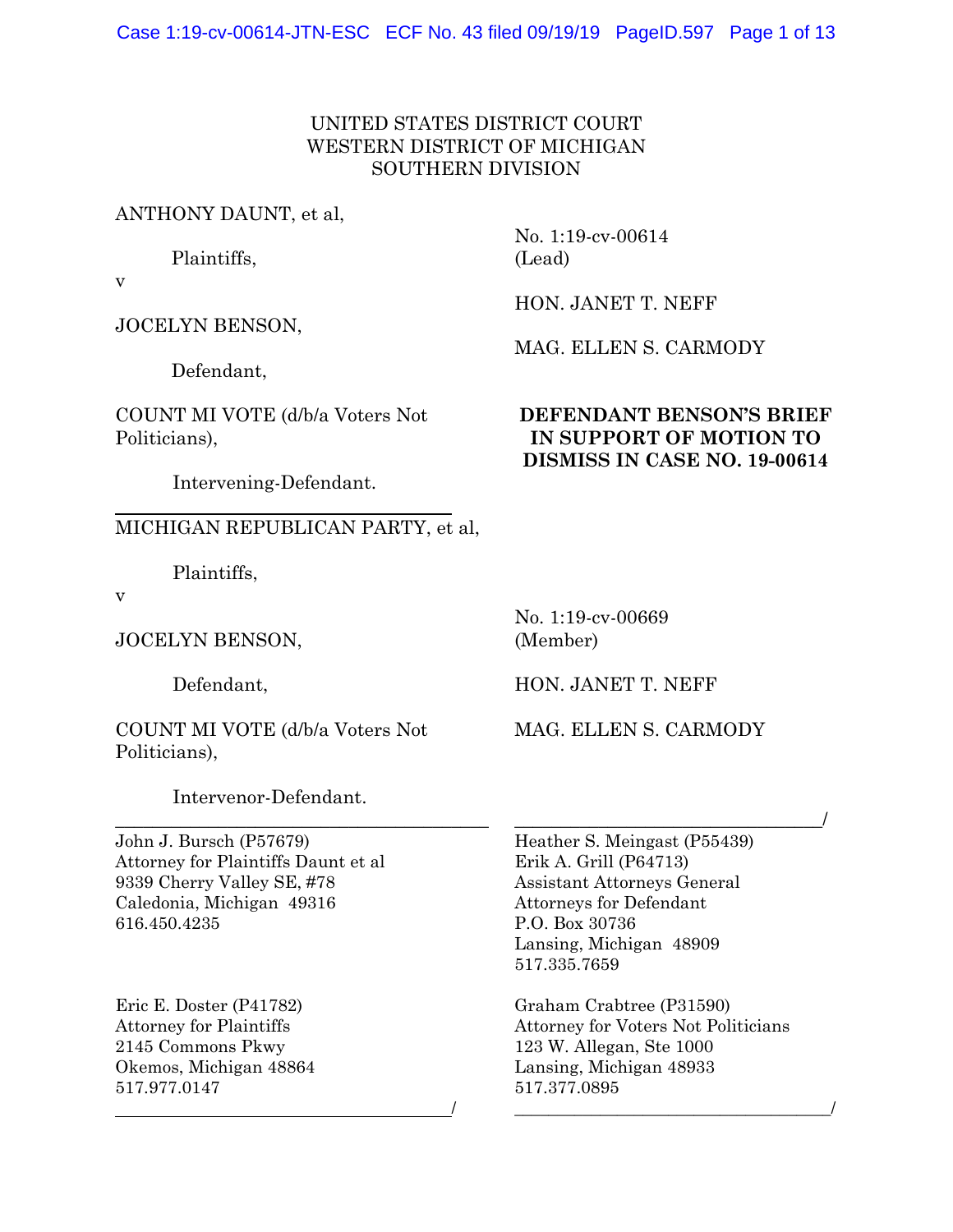## **DEFENDANT BENSON'S BRIEF IN SUPPORT OF MOTION TO DISMISS IN CASE NO. 19-00614**

DANA NESSEL Attorney General

 *s/Heather S. Meingast*  Heather S. Meingast (P55439) Erik A. Grill (P64713) Assistant Attorneys General Attorneys for Defendant P.O. Box 30736 Lansing, Michigan 48909 517.335.7659 Email: meingasth@michigan.gov (P55439)

Dated: September 19, 2019

 $\overline{a}$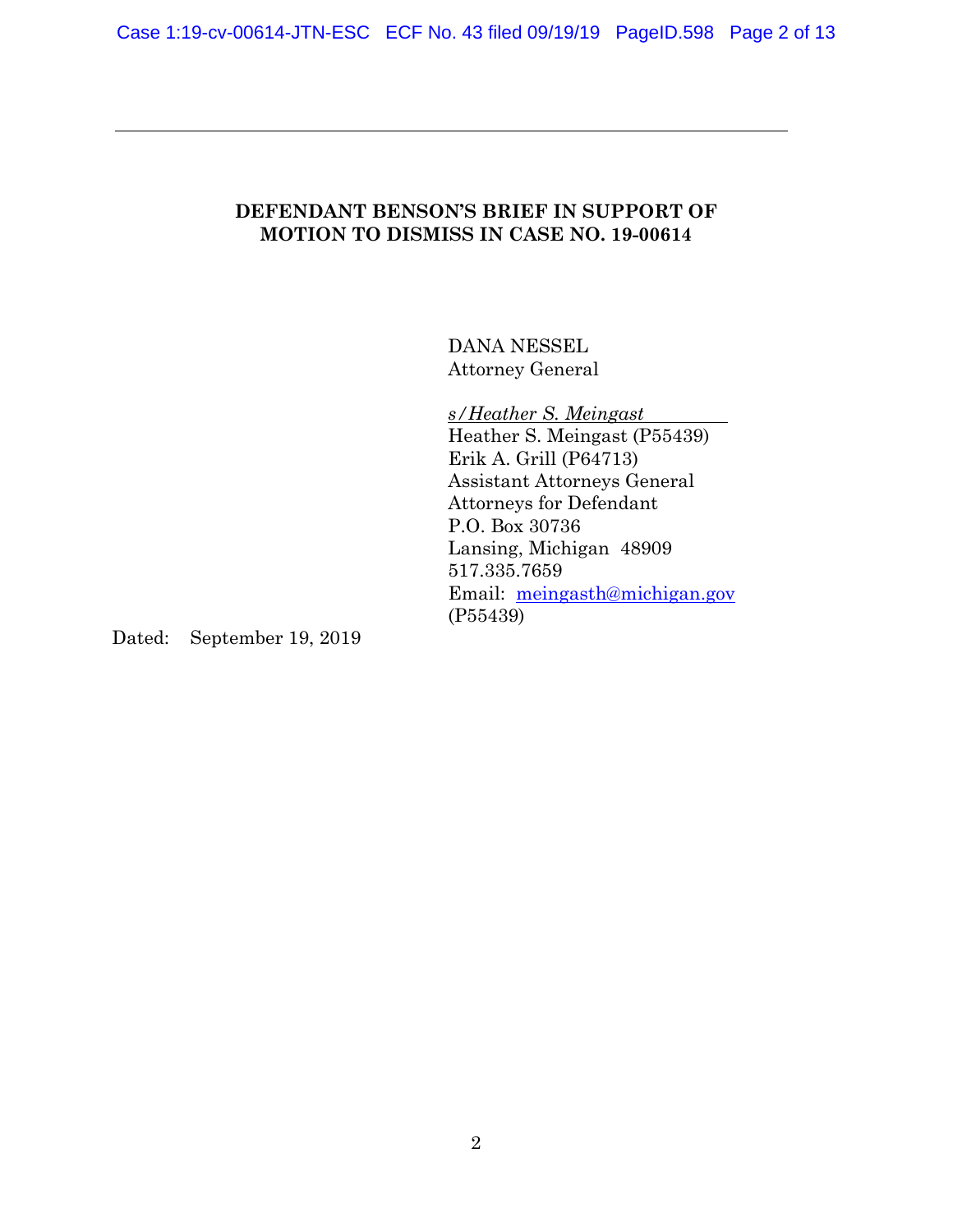# **TABLE OF CONTENTS**

## Page

| I.        | Plaintiffs' complaint should be dismissed for failure to state a claim<br>because the amendments to Michigan's Constitution rendering<br>ineligible certain individuals from serving on the new Independent<br>Citizens Redistricting Commission do not violate Plaintiffs' speech and<br>association rights under the First Amendment, or their right to equal |
|-----------|-----------------------------------------------------------------------------------------------------------------------------------------------------------------------------------------------------------------------------------------------------------------------------------------------------------------------------------------------------------------|
| A.        |                                                                                                                                                                                                                                                                                                                                                                 |
| <b>B.</b> | Plaintiffs have failed to state a claim establishing a violation of                                                                                                                                                                                                                                                                                             |
| $C$ .     | Plaintiffs' complaint should be dismissed under the doctrine of                                                                                                                                                                                                                                                                                                 |
|           |                                                                                                                                                                                                                                                                                                                                                                 |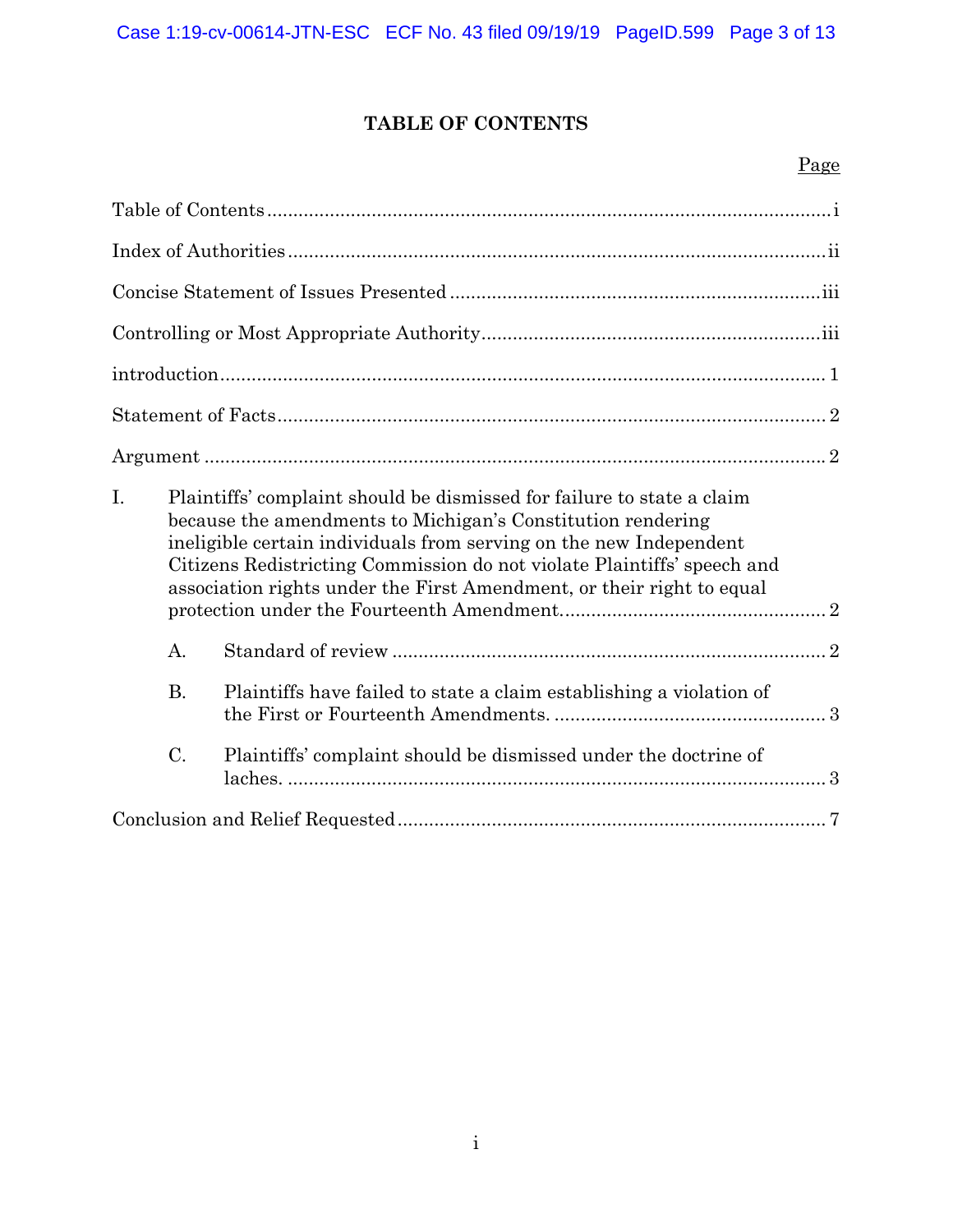# **INDEX OF AUTHORITIES**

## Page

# **Cases**

| Brown-Graves Co. v. Central States, Southeast and Southwest Areas Pension |  |
|---------------------------------------------------------------------------|--|
|                                                                           |  |
| League of Women Voters, et al. v. Benson, 373 F. Supp. 3d 867 (E.D. Mich. |  |
| Libertarian Party of Michigan v. Johnson, 905 F. Supp. 2d 751 (E.D. Mich. |  |
|                                                                           |  |
|                                                                           |  |
|                                                                           |  |
|                                                                           |  |
|                                                                           |  |
|                                                                           |  |
|                                                                           |  |

# **Rules**

# **Constitutional Provisions**

|--|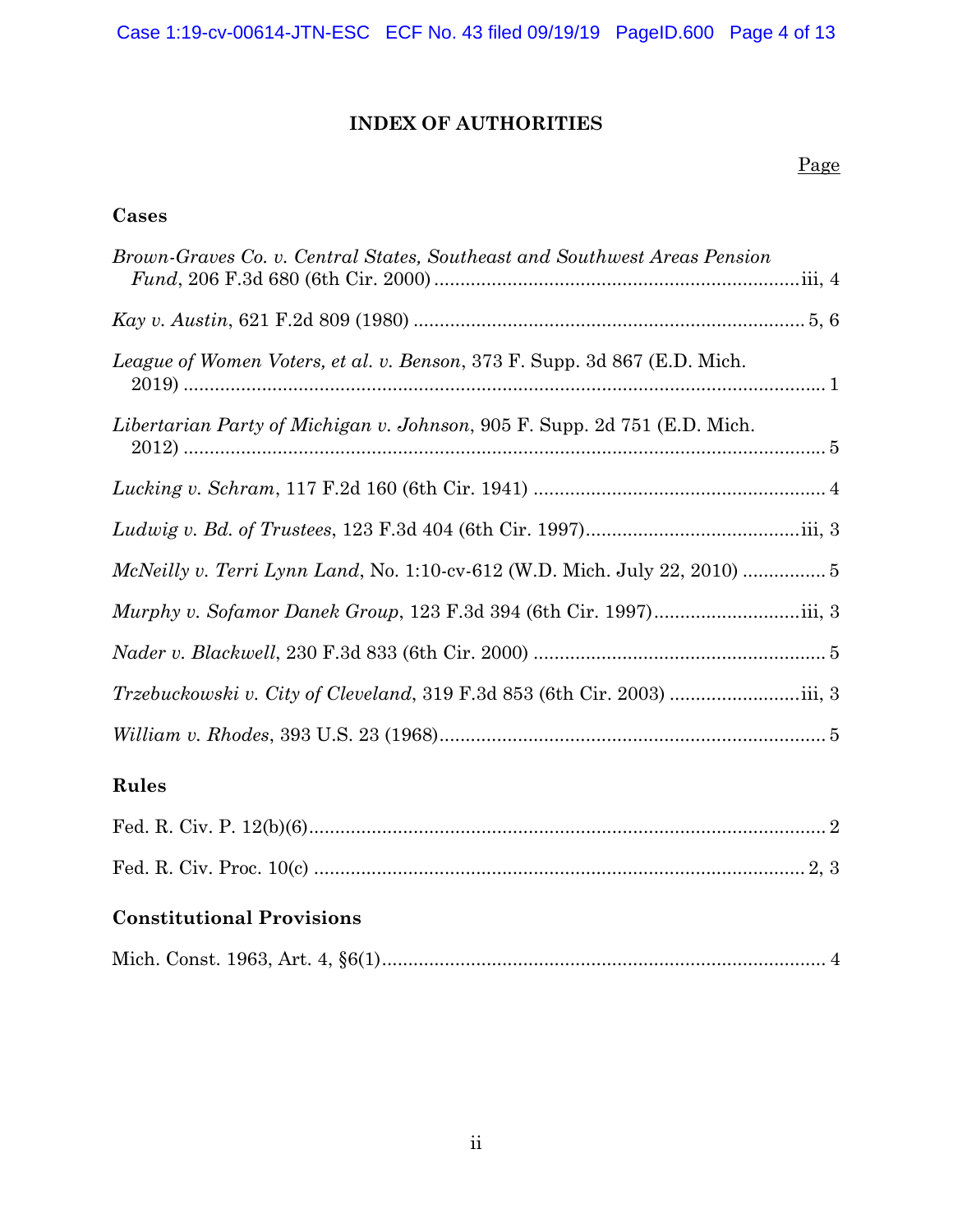## **CONCISE STATEMENT OF ISSUES PRESENTED**

1. Whether Plaintiffs' complaint should be dismissed for failure to state a claim because the amendments to Michigan's Constitution rendering ineligible certain individuals from serving on the new Independent Citizens Redistricting Commission do not violate Plaintiffs' speech and association rights under the First Amendment, or their right to equal protection under the Fourteenth Amendment.

## **CONTROLLING OR MOST APPROPRIATE AUTHORITY**

### *Authority*:

*Brown-Graves Co. v. Central States, Southeast and Southwest Areas Pension Fund*, 206 F.3d 680, 684 (6th Cir. 2000)

*Ludwig v. Bd. of Trustees*, 123 F.3d 404, 408 (6th Cir. 1997)

*Murphy v. Sofamor Danek Group*, 123 F.3d 394, 400 (6th Cir. 1997).

*Trzebuckowski v. City of Cleveland*, 319 F.3d 853, 855 (6th Cir. 2003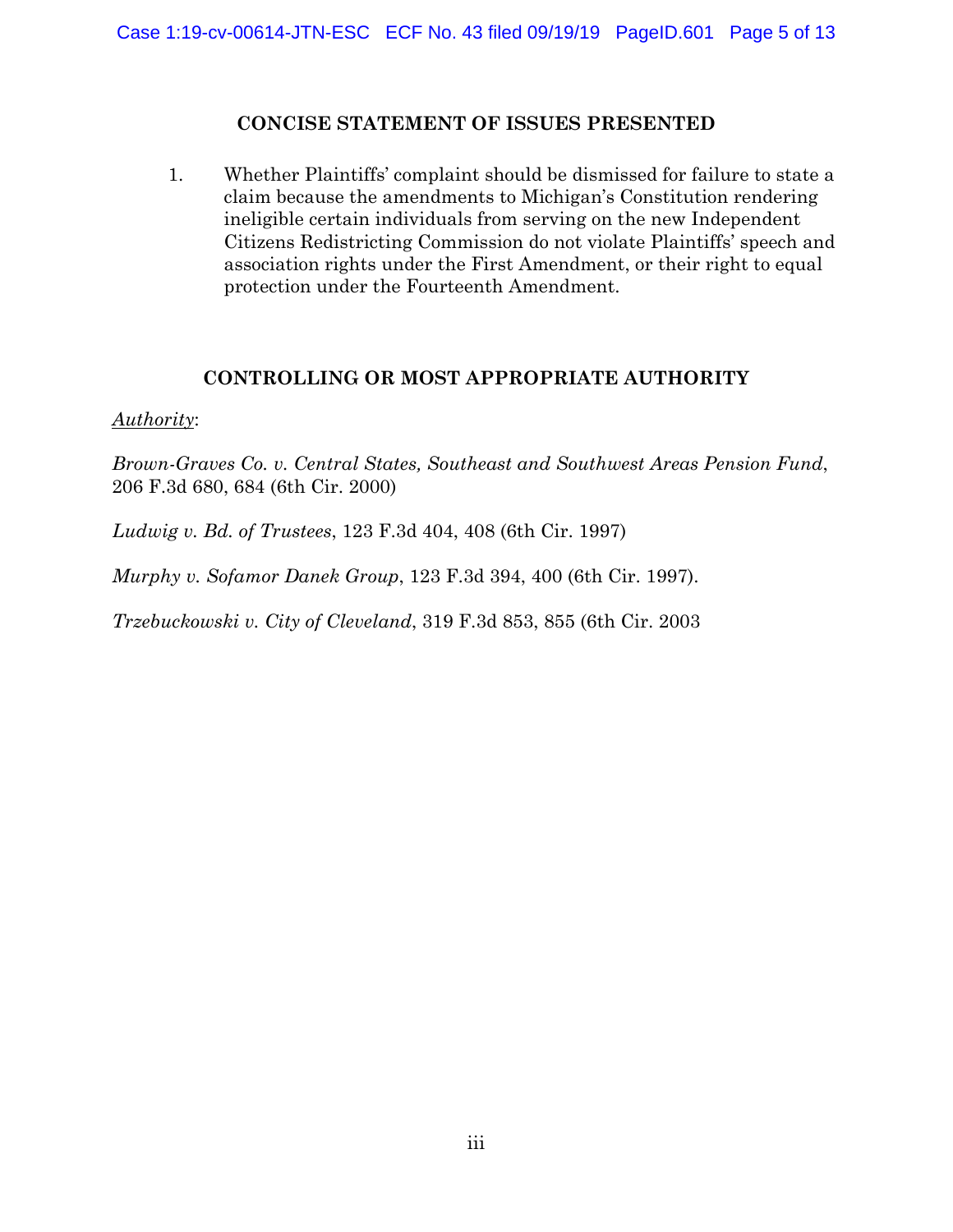#### **INTRODUCTION**

Michigan citizens determined it was vital to retake control over the redistricting process from the state Legislature and place it in the hands of ordinary voters, not politicians. The reason for this seizure is plain and was recently proven; the Legislature, by engaging in unconstitutional partisan gerrymandering, failed to undertake redistricting in adherence to core constitutional principles requiring fair and effective representation for all Michigan's citizens. *League of Women Voters, et al. v. Benson*, 373 F. Supp. 3d 867 (E.D. Mich. 2019). The U.S. Supreme Court's decision in *Rucho v. Common Cause* does not change the merits of that result. 139 S. Ct. 2484, 2506 (2019) (recognizing that "[e]xcessive partisanship in districting leads to results that reasonably seem unjust" but holding that partisan gerrymandering questions are non-justiciable).

To combat the effects of "excessive partisanship" in redistricting, the people of Michigan conferred this fundamental power upon an Independent Citizens Redistricting Commission. A remedy noted with approval by the Court in *Rucho*. 139 S. Ct. at 2507. The composition and selection of its members was designed to eliminate undue political influence in the drawing of district lines. The amendment does so by rendering ineligible to serve on the Commission individuals, like Plaintiffs, whose participation would otherwise raise a conflict of interest.

Their exclusion is thus not based on their political association or politically expressive activity. Rather, Plaintiffs – partisan elected officials, party leaders, employees or consultants of politicians, a lobbyist, and several immediate family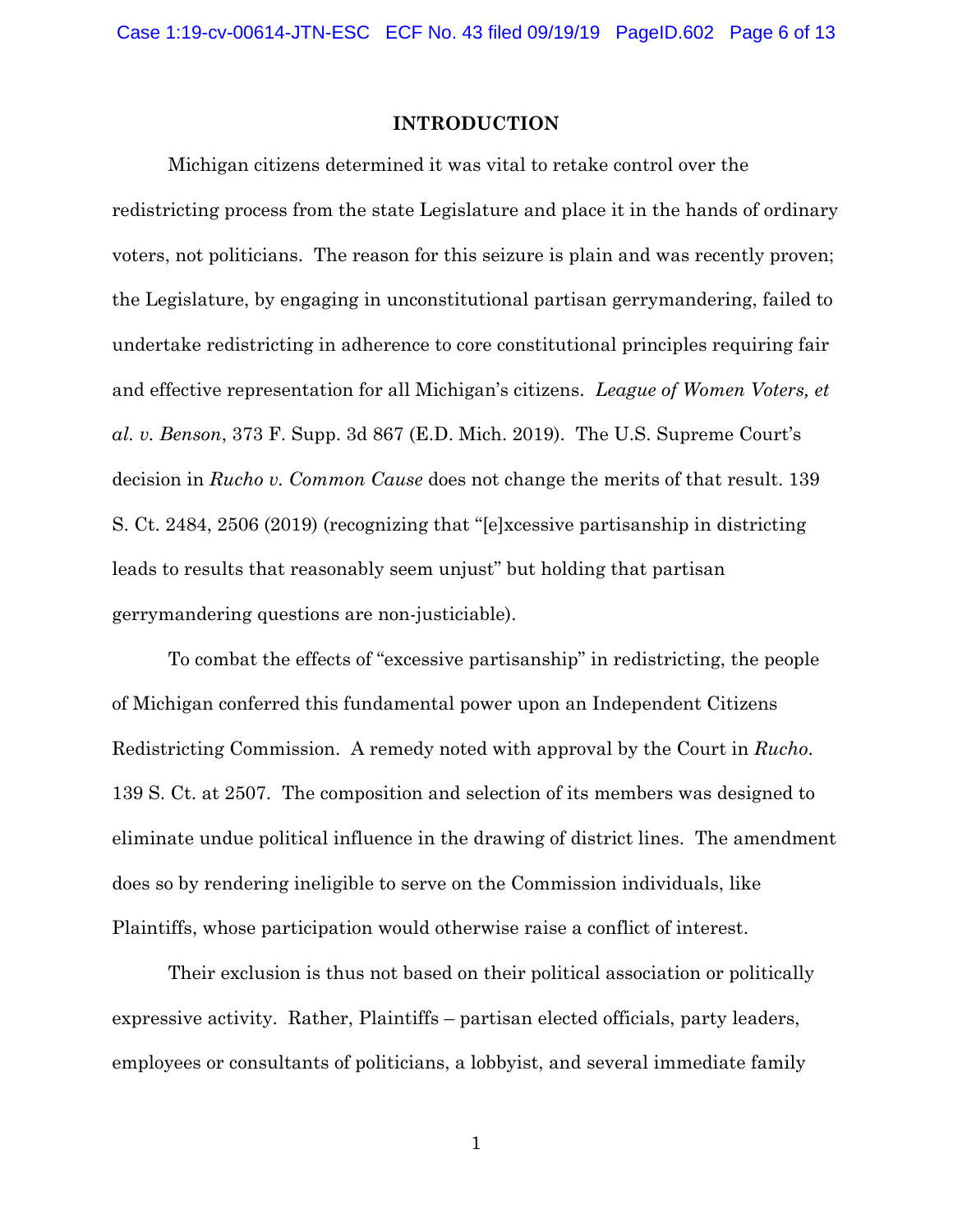members – are excluded because their private interest conflict with the public duty of the Commission to draw fair and impartial district lines.

The State has a compelling interest in deciding both how and who will be responsible for redistricting in Michigan. The exclusions plainly further that interest by ensuring that those now charged with redistricting are not compromised by political considerations. And any temporary burden on Plaintiffs' constitutional rights is minimal. Thus, on balance, the ineligibility provisions do not violate Plaintiffs' First and Fourteenth Amendment rights. As a result, Plaintiffs Complaint must be dismissed.

#### **STATEMENT OF FACTS**

Pursuant to Fed. R. Civ. Proc. 10(c), Secretary of State Benson adopts and incorporates the facts and exhibits provided in her contemporaneously-filed Response to Plaintiffs' Motion for Preliminary Injunction at pages 7-14. (Doc. 39, Def's Resp. to Mot. for P.I., PageID.538-545).

#### **ARGUMENT**

I. **Plaintiffs' complaint should be dismissed for failure to state a claim because the amendments to Michigan's Constitution rendering ineligible certain individuals from serving on the new Independent Citizens Redistricting Commission do not violate Plaintiffs' speech and association rights under the First Amendment, or their right to equal protection under the Fourteenth Amendment.** 

### A. **Standard of review**

Fed. R. Civ. P. 12(b)(6) permits dismissal for failure to state a claim upon which relief can be granted. Plaintiff must show that the complaint alleges a claim under federal law, and that the claim is substantial. Under Rule 12(b)(6), a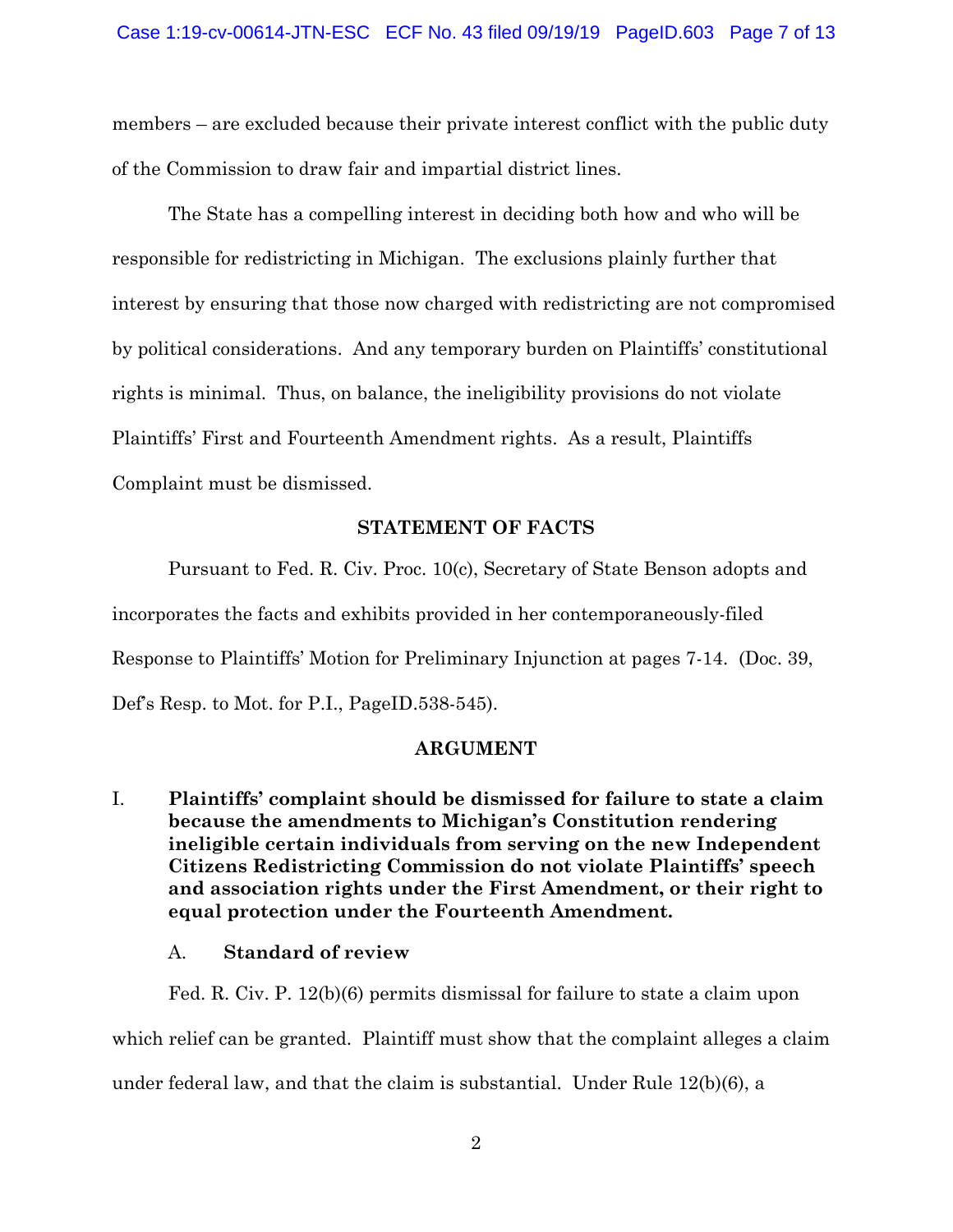complaint may be dismissed if no relief could be granted under any set of facts that could be proved consistent with the allegations of the complaint. *Ludwig v. Bd. of Trustees*, 123 F.3d 404, 408 (6th Cir. 1997). This Court must construe the complaint in the light most favorable to the Plaintiff, accept all factual allegations as true, and determine whether it is established beyond a doubt that Plaintiffs can prove no set of facts in support of his claim that would entitle him to relief. *Trzebuckowski v. City of Cleveland*, 319 F.3d 853, 855 (6th Cir. 2003). This Court need not accept as true legal conclusions or unwarranted factual inferences. *Murphy v. Sofamor Danek Group*, 123 F.3d 394, 400 (6th Cir. 1997).

### B. **Plaintiffs have failed to state a claim establishing a violation of the First or Fourteenth Amendments.**

Rather than restate identical arguments, Secretary Benson adopts and incorporates by reference the arguments set forth in her contemporaneously filed Response to Plaintiffs' Motion for Preliminary Injunction at pages 19-37 (Doc. 39, PageID.550-569). Fed. R. Civ. Proc. 10(c). In that brief, Secretary Benson has shown that the Plaintiffs are unlikely to succeed on the merits of their constitutional claims because the allegations in the Complaint fail to demonstrate any actual constitutional violations. For the same reasons, Plaintiffs have failed to state claims for which relief could be granted by this Court, and the Complaint should be dismissed in its entirety.

### C. **Plaintiffs' complaint should be dismissed under the doctrine of laches.**

The Plaintiffs have known for months about the passage of this amendment to Michigan's constitution, and the exclusions that form the basis of their claims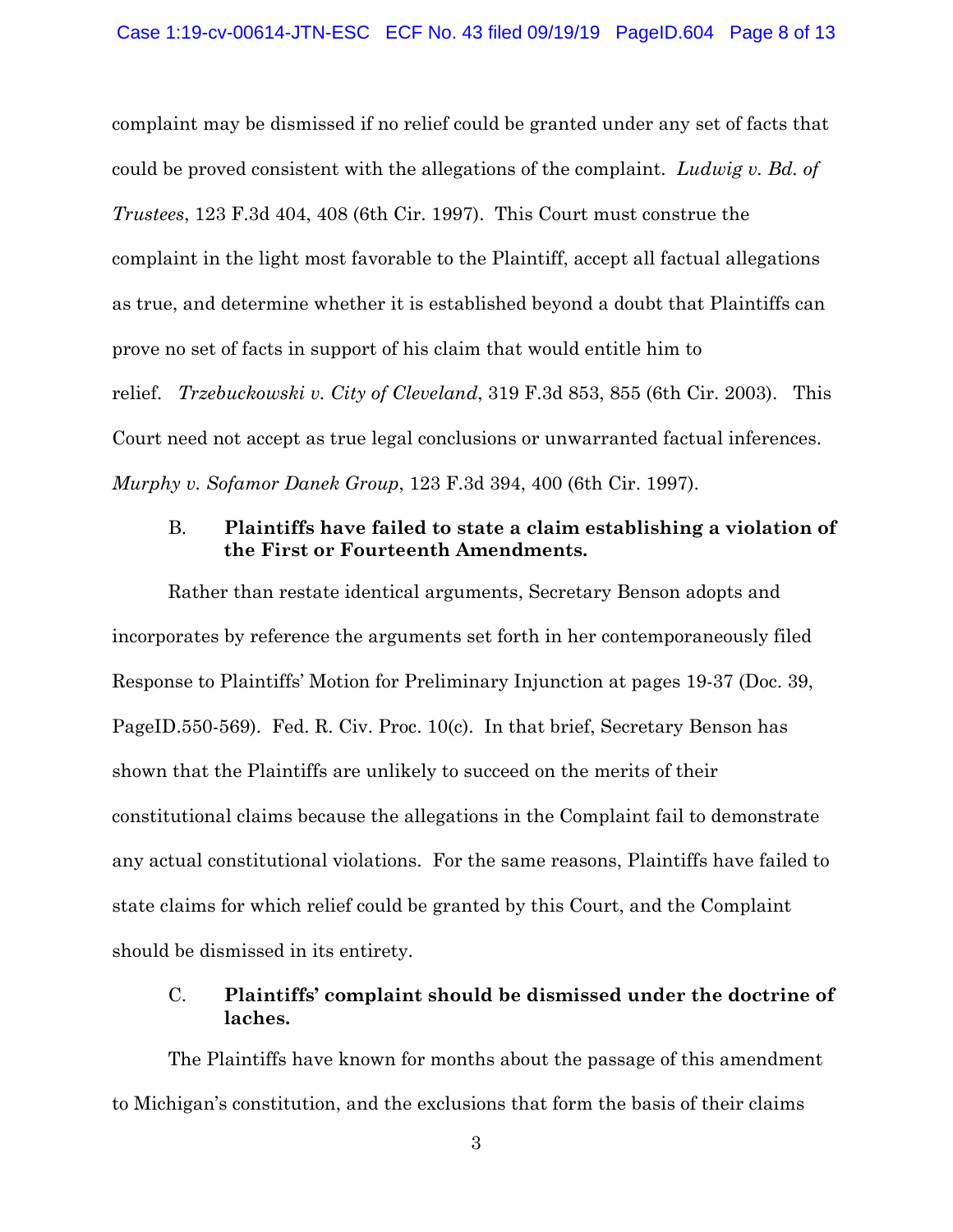were explicitly written into the language of the amendment. *See* Mich. Const. 1963, Art. 4, §6(1). The amendment was passed by the voters on November 6, 2018 and was effective December 22, 2018. News reports about the adoption of the amendment were widespread.1 The MRP, in particular, must be considered as having been very well aware of the proposal beginning at its inception, continuing throughout the election, and enduring after the adoption of the amendment by the voters. Yet, Plaintiffs undertook no action until the filing of this lawsuit on August 22, 2019—over eight months later. Indeed, these Plaintiffs filed their lawsuit almost a month after even the filing of the *Daunt* case.

The defense of laches is rooted in the principle that "equity aids the vigilant, not those who slumber on their rights." *Lucking v. Schram*, 117 F.2d 160 (6th Cir. 1941). An action may be barred by the equitable defense of laches if: (1) the plaintiff delayed unreasonably in asserting her rights and (2) the defendant is prejudiced by this delay. *Brown-Graves Co. v. Central States, Southeast and Southwest Areas Pension Fund*, 206 F.3d 680, 684 (6th Cir. 2000). Laches applies in this case for both of these reasons.

First, despite having reason to be very well-informed of the debate surrounding the amendment and its subsequent passage by an overwhelming

<sup>1</sup> *See e.g*. Paul Egan, *Michigan Voters Approve Anti-Gerrymandering Proposal 2,*  Det. Free Press, Nov. 6, 2018, at shorturl.at/esHSY, last accessed Aug. 20, 2019, and the passage of the amendment was even the subject of national news, see e.g. Katie Zezima and Emily Wax-Thibodeaux, *Voters Are Stripping Partisan Redistricting Power From Politicians In Anti-Gerrymandering Efforts,* The Washington Post, Nov. 7, 2018, at www.shorturl.at/vxAF6, last accessed Aug. 20, 2019.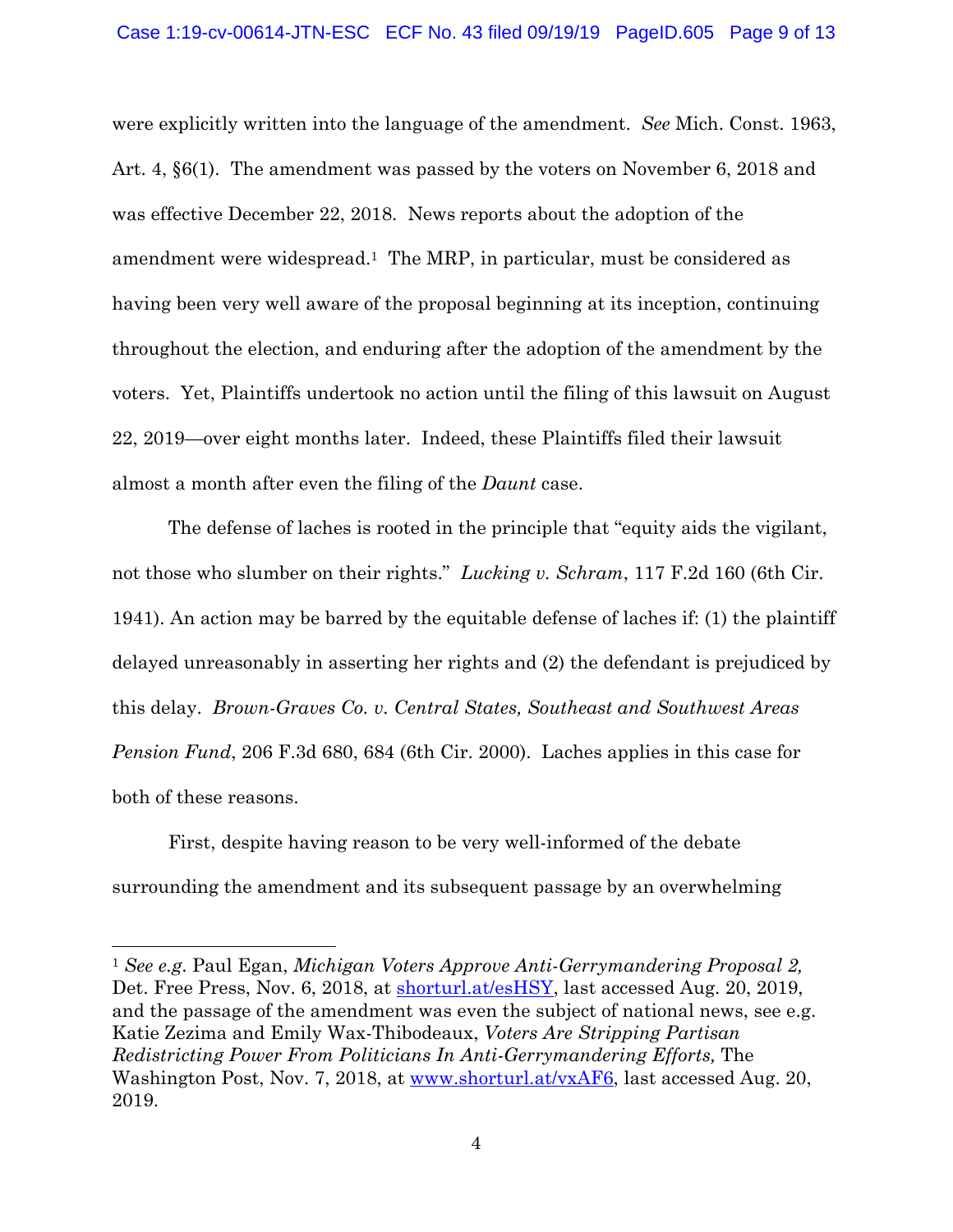majority of voters, Plaintiffs unreasonably delayed raising their claims before this Court. The Supreme Court has repeatedly cautioned courts regarding last-minute injunctive relief in such cases. *See, e.g., William v. Rhodes*, 393 U.S. 23, 34-35 (1968) (affirming denial of request for injunction requiring last-minute changes to ballots, given risk of disrupting election process).

Indeed, the Sixth Circuit has reasoned that as time passes, the interests in proceeding with an election increase in importance "as resources are committed and irrevocable decisions are made[.]" *Kay v. Austin*, 621 F.2d 809, 813 (1980); *see also Nader v. Blackwell*, 230 F.3d 833, 835 (6th Cir. 2000); *McNeilly v. Terri Lynn Land*, No. 1:10-cv-612 (W.D. Mich. July 22, 2010), *aff'd* 684 F.3d 611 (6th Cir. 2012); *Libertarian Party of Michigan v. Johnson*, 905 F. Supp. 2d 751, 754 n.2 (E.D. Mich. 2012). While this case does not concern an election directly, there are the same type of time constraints and government interests involved here as there are in elections. Applications—much like ballots—require printing and distribution, and the constitutional deadlines included in the amendment exert the same time constraints upon the Secretary of State as election dates.

This is a case seeking to halt an amendment to the method of drawing electoral districts more than three-quarters of a year after the amendment was passed, and on the eve of mailing applications for citizens to join the commission. Plaintiffs have unreasonably and unnecessarily delayed in bringing this constitutional challenge, despite full knowledge of the passage of the amendment, the urgent time constraints it placed on the Secretary of State, and the need for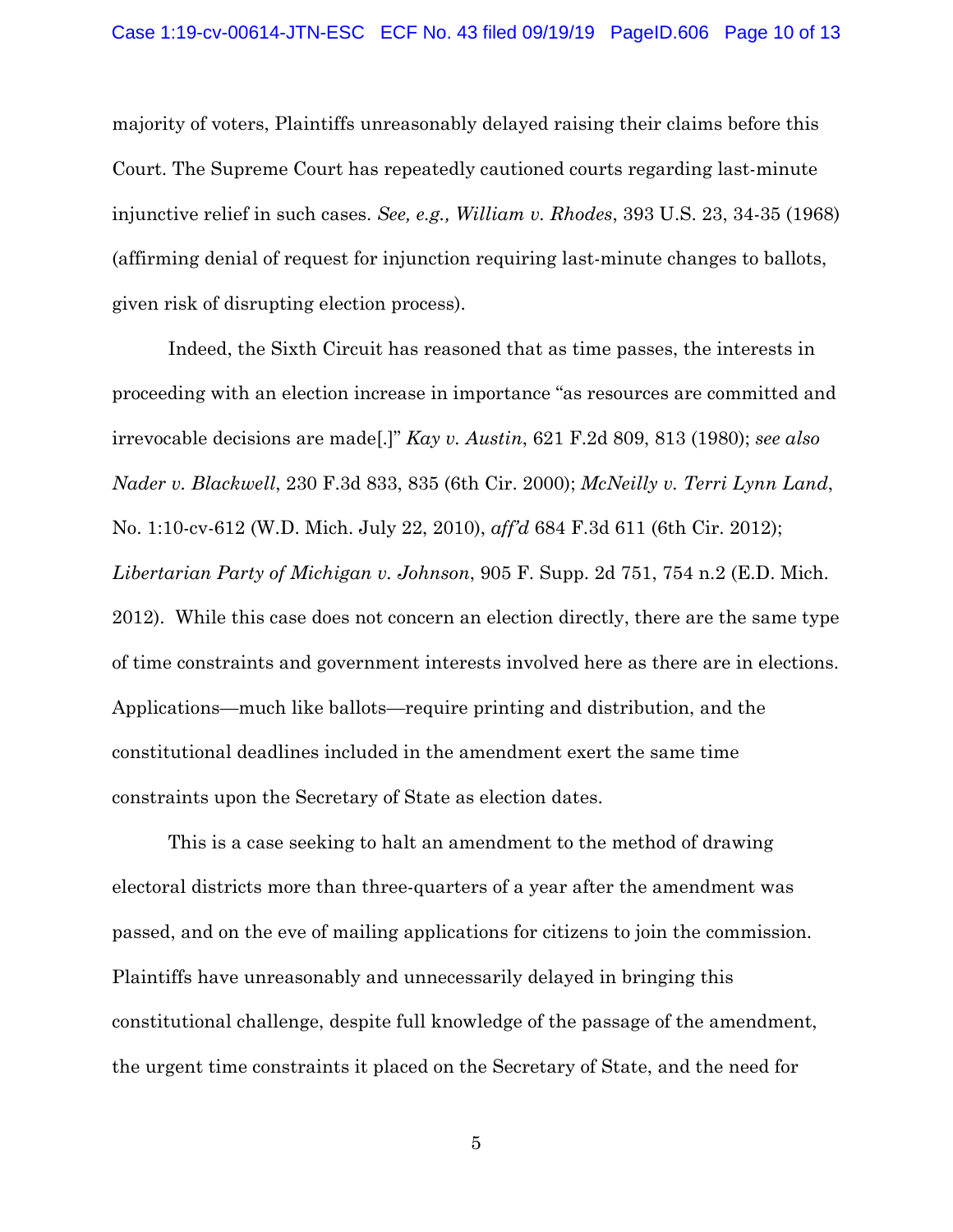applications to mailed within weeks of filing their challenge. Plaintiffs have "slept on their rights" and did not timely file this challenge. Whereas the plaintiff in *Kay*  waited only eleven days after his injury accrued to sue, *id*. at 810, Plaintiffs have delayed for nearly a year.

Moreover, there appears to be no legitimate explanation for the delay—there have been no sudden factual or legal developments that have had any effect on the claims they seek to raise here. As in *Kay,* the Plaintiffs' claim to have received a serious injury is less credible because they have slept on their rights. 621 F.2d at 813. Nowhere in Plaintiffs' Complaint do Plaintiffs explain why they were unable to file their claims sooner, or what caused them to delay for so long. Rather, it is apparent that the filing of this lawsuit was timed to have the best chance to interfere with the Secretary's ability to comply with the deadlines imposed by the amendment. This lawsuit therefore seems intended to make it impossible for the Commission to be implemented in time for the upcoming redistricting, and thereby to preserve the major political parties' domination over the drawing of legislative districts for another decade.

Second, Plaintiffs' delay prejudices the Secretary of State in this case, and just as her "interest in proceeding with the election increases in importance," her interest in proceeding with the implementation of the Commission increases as the deadline for mailing applications looms. (*See* Exhibit A, Affidavit of Sally Marsh, ¶ 22). Entertaining Plaintiffs' belated Complaint could effectively be fatal to the Secretary's ability to meet the deadlines required by the amendment. Further, the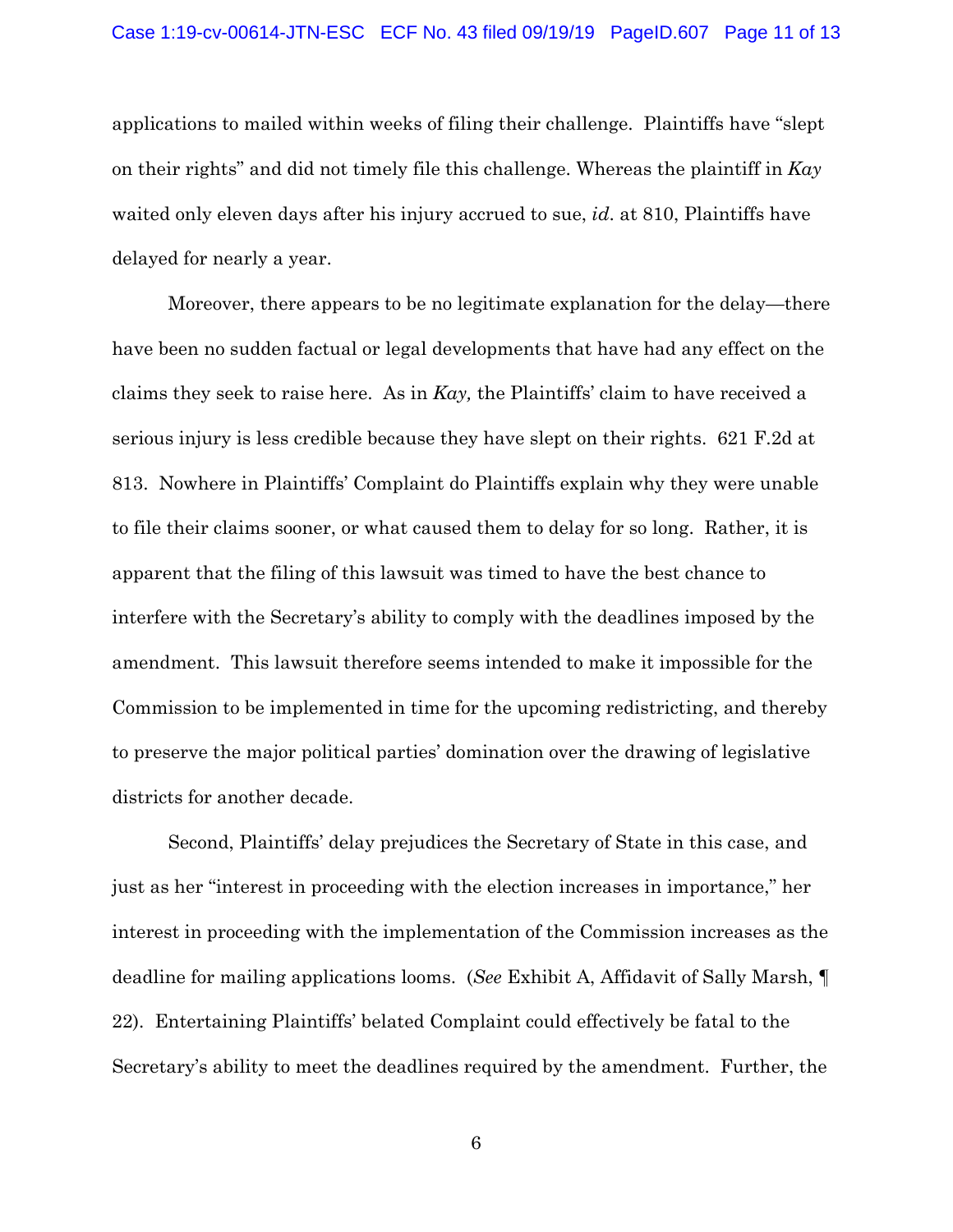office of Secretary of State has already committed hundreds of hours and thousands of dollars to the effort of preparing the applications and developing a system for tracking and organizing completed applications. *Id.*, ¶¶ 11-12.

Plaintiffs unreasonably delayed for months in raising these claims before this Court, and the consequences of their delay have prejudiced the Defendant and the people of Michigan. Indeed, Plaintiffs' delay threatens to undermine the entire redistricting process. This Court should thus refuse to entertain their demand to be heard in this case and dismiss Plaintiffs' Complaint based on the doctrine of laches.

#### **CONCLUSION AND RELIEF REQUESTED**

For the reasons set forth above and in Defendant's Response to Plaintiffs' Motion for Preliminary Injunction, incorporated herein, Defendant requests that this Court dismiss Plaintiffs' Complaint, in its entirety, because Plaintiffs' claims are barred by laches and otherwise fail to state a claim upon which relief may be granted.

Respectfully submitted,

 DANA NESSEL Attorney General

 *s/Heather S. Meingast*  Heather S. Meingast (P55439) Erik A. Grill (P64713) Assistant Attorneys General Attorneys for Defendant P.O. Box 30736 Lansing, Michigan 48909 517.335.7659 Email: meingasth@michigan.gov (P55439)

Dated: September 19, 2019